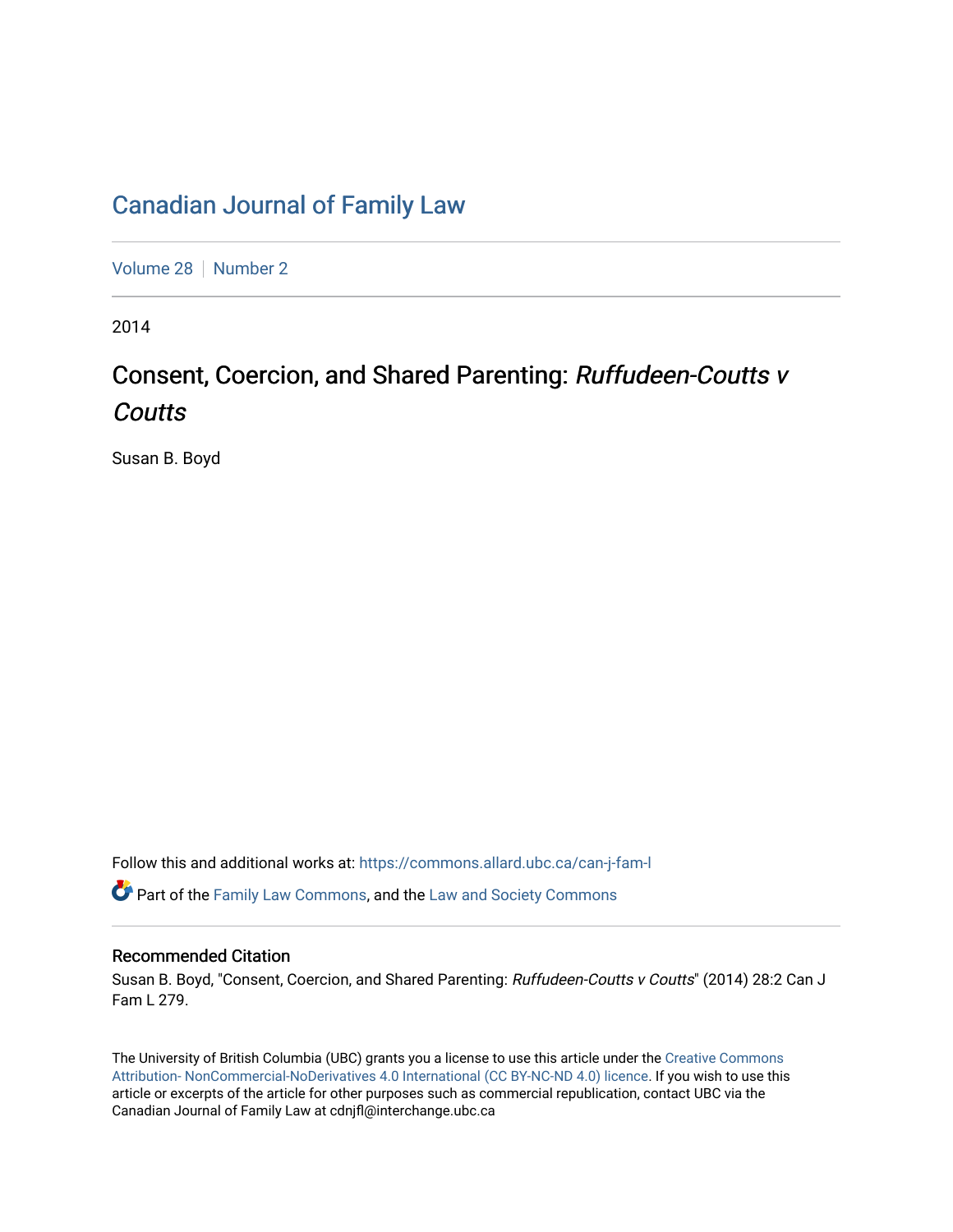## **CONSENT, COERCION and SHARED PARENTING:** *RUFFUDEEN-COUTTS V COUTTS*

### **Susan B. Boyd\***

Over the past couple of decades, social and legal norms have shifted radically in favour of shared parenting as the preferred model for post-separation parenting, whether that be shared decision-making or shared time.<sup>1</sup> Even in jurisdictions such as Canada that have not legislated a preference for shared parenting time, shared arrangements and joint custody awards have steadily increased.<sup>2</sup> The notion that children may be harmed if they do not maintain generous contact with their fathers is firmly entrenched, despite ongoing critical analysis of the consequences of excessive attention to the need for contact relative to other considerations.<sup>3</sup> Even in the face of a strong

<sup>&</sup>lt;sup>\*</sup> The author thanks The Honourable Donna Martinson for reading an earlier draft, Jennifer Flood (UBC J.D. 2013) for her impeccable editing assistance, and an anonymous reviewer for constructive suggestions.

<sup>&</sup>lt;sup>1</sup> Helen Rhoades, "The Rise and Rise of Shared Parenting Laws: A Critical Reflection" (2002) 19 Can J Fam L 75.

<sup>&</sup>lt;sup>2</sup> For example, Canadian statistics for 2003 indicate that in 44 percent of court-determined custody cases in the divorce context, the outcome is an order for joint custody, which is more than double the number from the mid-1990s and four times the figure when compared to the late 1980s: Statistics Canada, *Women in Canada: A Gender Based Statistical Report*, 5th ed (Ottawa: Target Group Project, 2006) at 103-116. It is reasonable to assume that the percentage of joint custody awards have risen since 2003.

<sup>&</sup>lt;sup>3</sup> The focus tends to be on paternal contact because children still live primarily with their mothers after separation or divorce. Because Canada has conducted less empirical research on the outcomes of custody arrangements, this comment draws mainly on empirical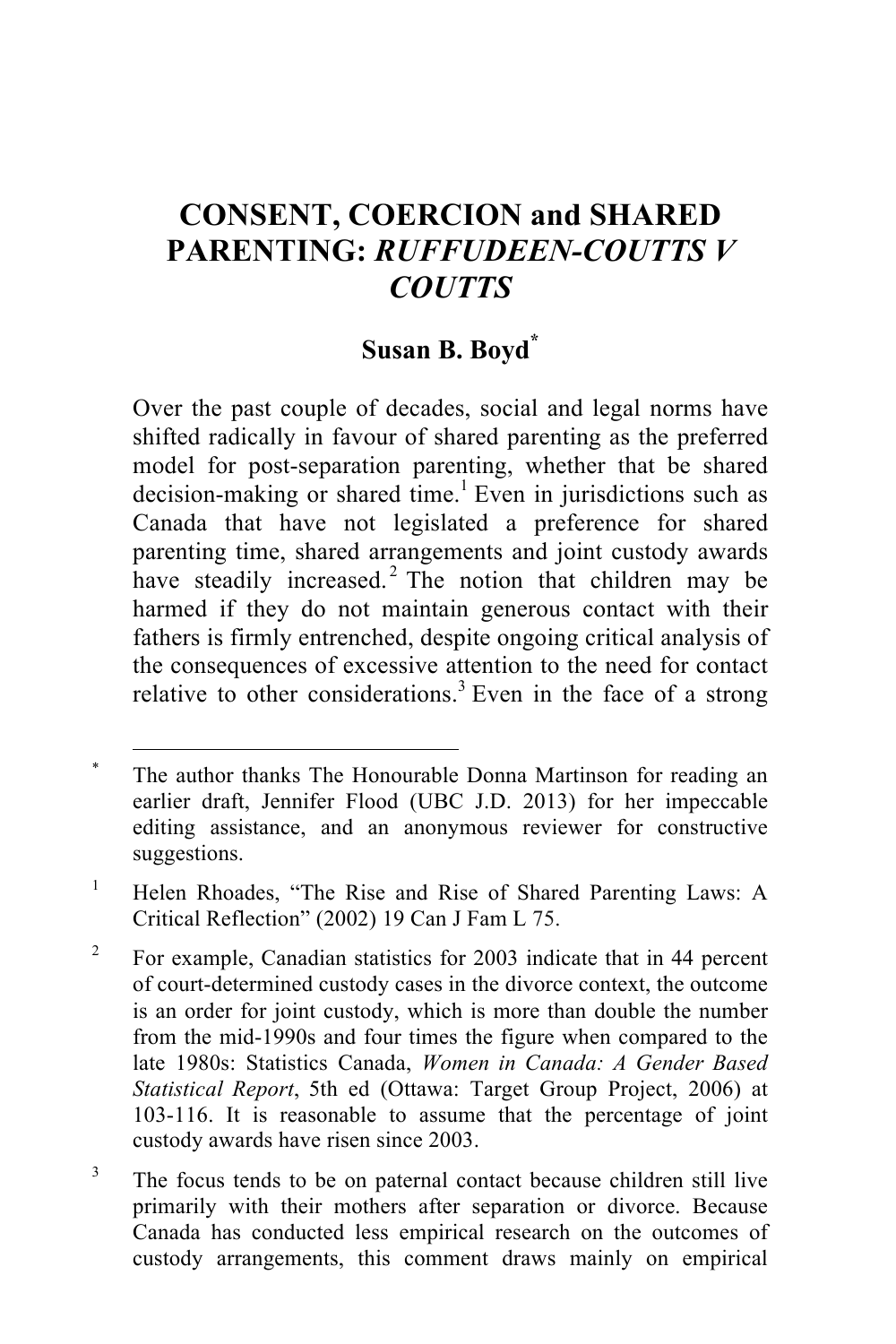statement from the Ontario Court of Appeal that joint custody orders should not be made in contested cases without "some evidence before the court that, despite their differences, the parents are able to communicate effectively with one another",<sup>4</sup> joint custody is sometimes ordered in fact scenarios that fly in the face of this message.<sup>5</sup> In some cases, this result occurred because of the ideological convictions of a judge that joint custody is superior to sole custody or due to a failure to take seriously problematic conduct by one of the parents.<sup>6</sup>

Despite the apparent embrace of shared parenting within the legal system, empirical research cautions against any "one size fits all" approach to the wellbeing of children whose parents live apart. For instance, Trinder's review of empirical studies on shared parenting time (which does not necessarily mean equal time but rather can be as low as 30 percent of time with one parent) shows that while shared residence can be a positive outcome in a climate of parental cooperation and

!!!!!!!!!!!!!!!!!!!!!!!!!!!!!!!!!!!!!!!!!!!!!!!!!!!!!!!!!!!!!!!!!!!!!!!!!!!!!!!!!!!!!!!!!!!!!!!!!!!!!!!!!!!

studies in other jurisdictions such as Australia and England. Critical voices have, however, been raised in Canada against the normative shift toward joint custody and shared parenting. See for example: Susan B. Boyd, "Autonomy for Mothers? Relational Theory and Parenting Apart" (2010) 18:2 Fem Legal Stud 137; Elizabeth Hughes, "The Language and Ideology of Shared Parenting in Family Law Reform: A Critical Analysis" (2003) 21 Can Fam LQ 1; Martha Shaffer, "Joint Custody, Parental Conflict and Children's Adjustment to Divorce: What the Social Science Literature Does and Does Not Tell Us" (2007) 26 Can Fam LQ 286 [Shaffer, "Joint Custody, Parental Conflict and Children's Adjustment"].

- <sup>4</sup> *Kaplanis v Kaplanis* (2005), 249 DLR (4th) 620, 194 OAC 106 (Ont CA) at para 11.
- <sup>5</sup> Martha Shaffer, "Joint Custody Since *Kaplanis* and *Ladisa* A Review of Recent Ontario Case Law" in Martha Shaffer, ed, *Contemporary Issues in Family Law* (Toronto: Thomson Canada, 2007) 431 at 459-470 [Shaffer, "Joint Custody Since *Kaplanis*"].

<sup>6</sup> *Ibid*.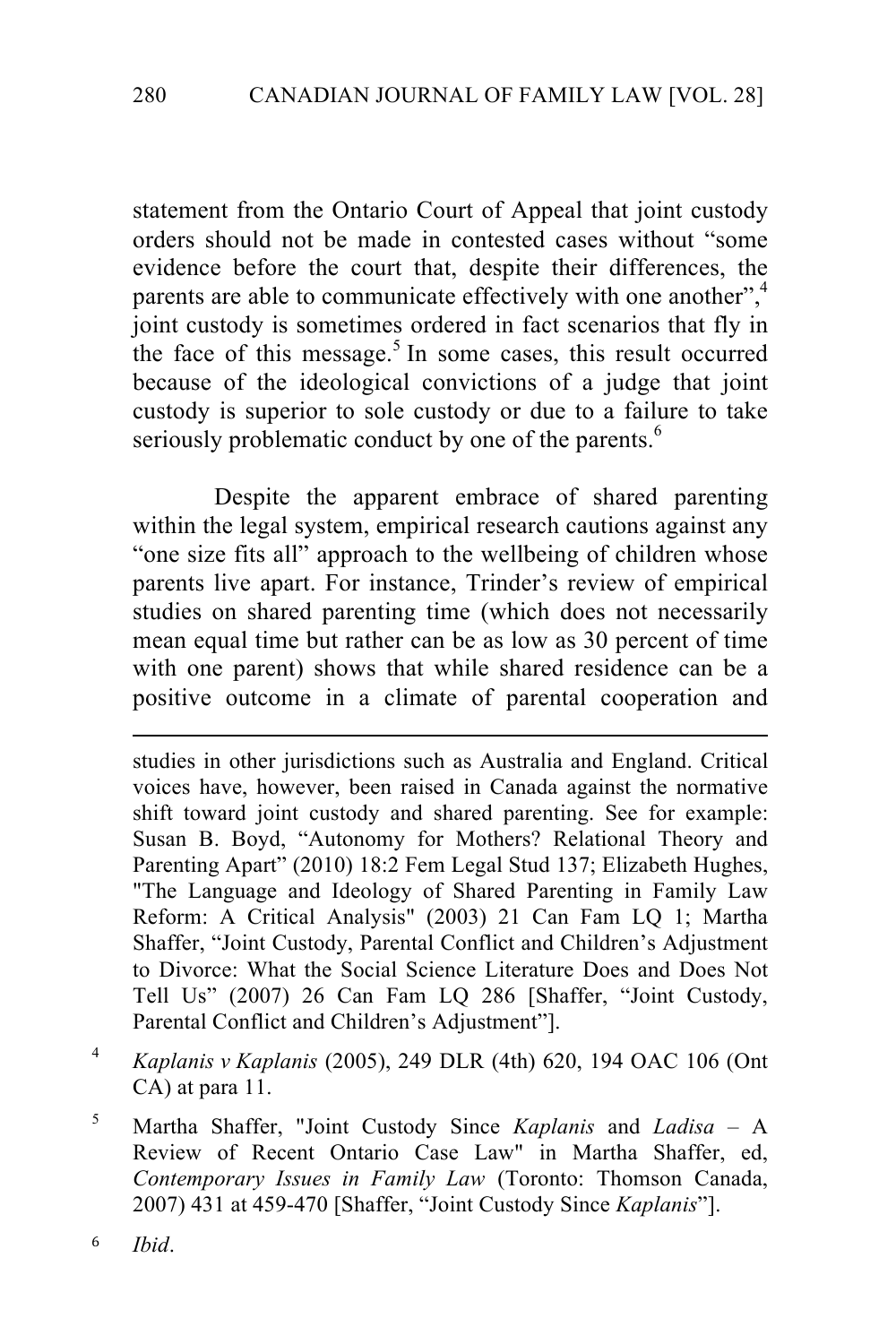where children's needs are prioritized, in higher conflict cases, which typically follow litigation, negative outcomes for children are too often found.<sup>7</sup> The research shows that children can benefit from regular contact with both parents after separation, but only when they cooperate, communicate, and have low levels of conflict.<sup>8</sup> Moreover, social science research does not reveal a clear linear relationship between the amount of parenting time and better outcomes for children.<sup>9</sup>

Given this research, it might be thought that an approach that looks to the needs and interests of the individual child at the heart of a dispute would be far preferable to a procontact or shared parenting approach. The former approach would be far better suited to the task of preventing unacceptable risk to children. Instead, shared parenting remains rooted as the preferential norm, being the *de facto*, if not the *de jure*, starting point for decision-making both inside and outside the courts. Mothers who raise concerns about contact by the other parent are too often vilified as selfishly promoting their

<sup>&</sup>lt;sup>7</sup> Liz Trinder, "Shared Residence: A Review of Recent Research Evidence" (2010) 22:4 Child & Fam LQ 475. See also Belinda Fehlberg et al, "Legislating for Shared Time Parenting After Separation: A Research Review" (2011) 25:3 Int'l JL Pol'y & Fam 318; Helen Rhoades, "The Dangers of Shared Care Legislation: Why Australia Needs (Yet More) Family Law Reform" (2008) 36:3 Federal L Rev 279; Belinda Fehlberg, Christine Millward, and Monica Campo, "Shared Post-Separation Parenting in 2009: An Empirical Snapshot" (2009) 23 Austl J Fam L 247; and Shaffer, "Joint Custody, Parental Conflict and Children's Adjustment", *supra*  note 3.

<sup>8</sup> See review of the literature in Fehlberg et al, *supra* note 7.

<sup>9</sup> Shaffer, "Joint Custody, Parental Conflict and Children's Adjustment", *supra* note 3; Bruce Smyth, "A Five Year Retrospective of Post-Separation Shared Care Research in Australia" (2009) 15:1 J Fam Stud 36.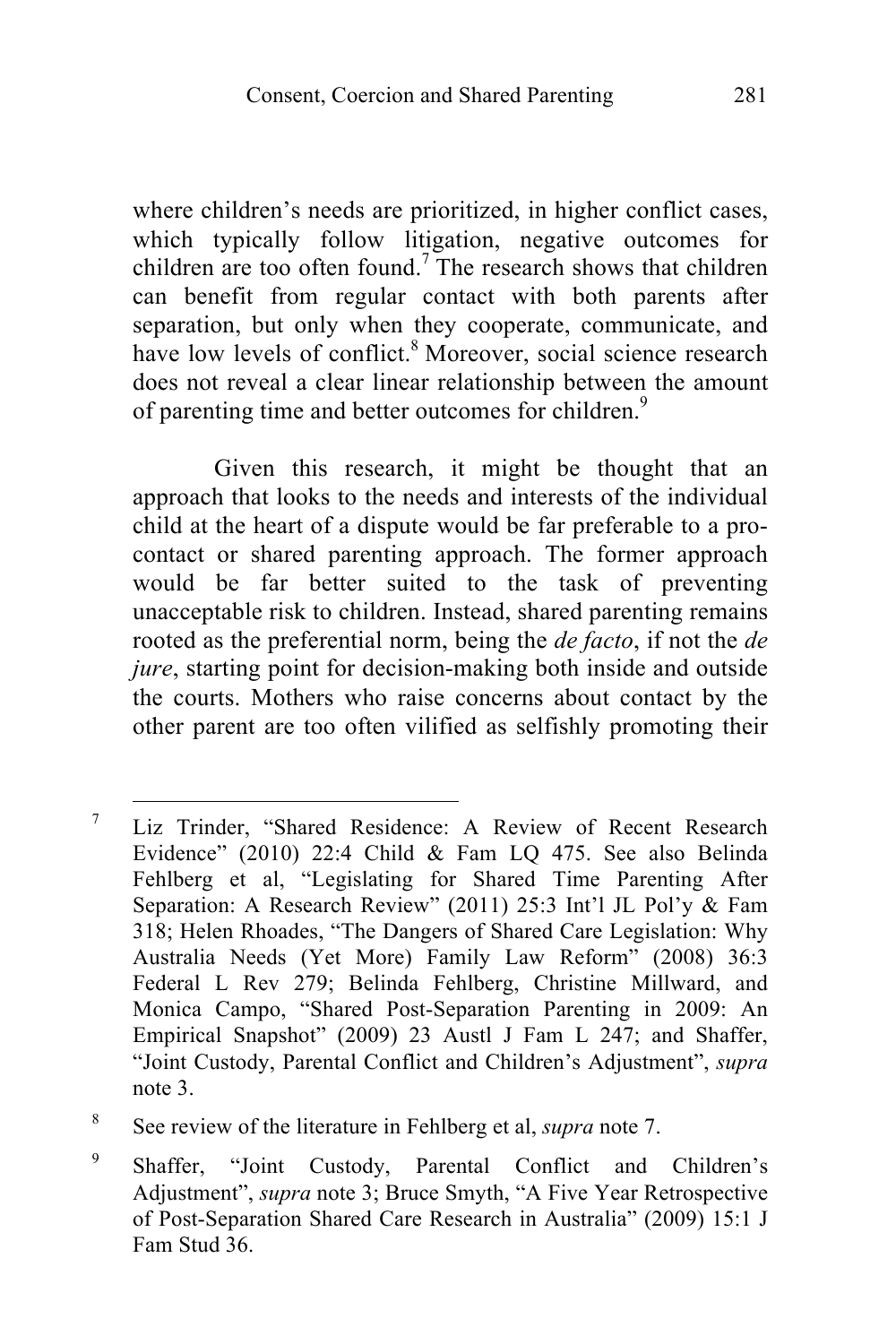own interests or, worse, as engaging in conduct that alienates the other parent. $^{10}$ 

The 2012 decision by the Ontario Court of Appeal in *Ruffudeen-Coutts v Coutts*<sup>11</sup> suggests that parents who attempt to resist custody arrangements that embody the hegemony of the pro-contact or pro-shared parenting approach can face an uphill battle. It also illustrates the considerable influence that a judge can have on negotiated consent orders between parents. Parents who are concerned about how they or their children will fare under a shared parenting regime may not be "heard" within negotiations or court proceedings in the same way as those who push for a shared parenting arrangement. Moreover, they may be persuaded, or even coerced, to agree to arrangements that may not be in their children's best interests.

#### *RUFFUDEEN-COUTTS V COUTTS*

The technical issue in *Ruffudeen-Coutts* was whether leave to appeal was required in the case, given that the order was ostensibly a consent order (for joint custody and shared primary residence) that normally requires leave to appeal.<sup>12</sup> The father had brought a motion to quash the mother's appeal for lack of leave. The first appellate panel found that leave was required because the order was a consent order and dismissed the motion to quash because the proper leave materials had not been prepared. A new panel of the Court of Appeal was then asked to deal with both the leave issue and with the merits of the appeal, should leave be granted. Epstein J.A., for the

!!!!!!!!!!!!!!!!!!!!!!!!!!!!!!!!!!!!!!!!!!!!!!!!!!!!!!!

<sup>10</sup> Helen Rhoades, "The 'No Contact Mother': Reconstructions of Motherhood in the Era of the 'New Father'" (2002) 16 Int'l JL Pol'y & Fam 71.

<sup>11</sup> *Ruffudeen-Coutts v Coutts*, 2012 ONCA 65, 348 DLR (4th) 64 [*Ruffudeen-Coutts*].

<sup>12</sup> *Courts of Justice Act*, RSO 1990, c C.43, s 133(a).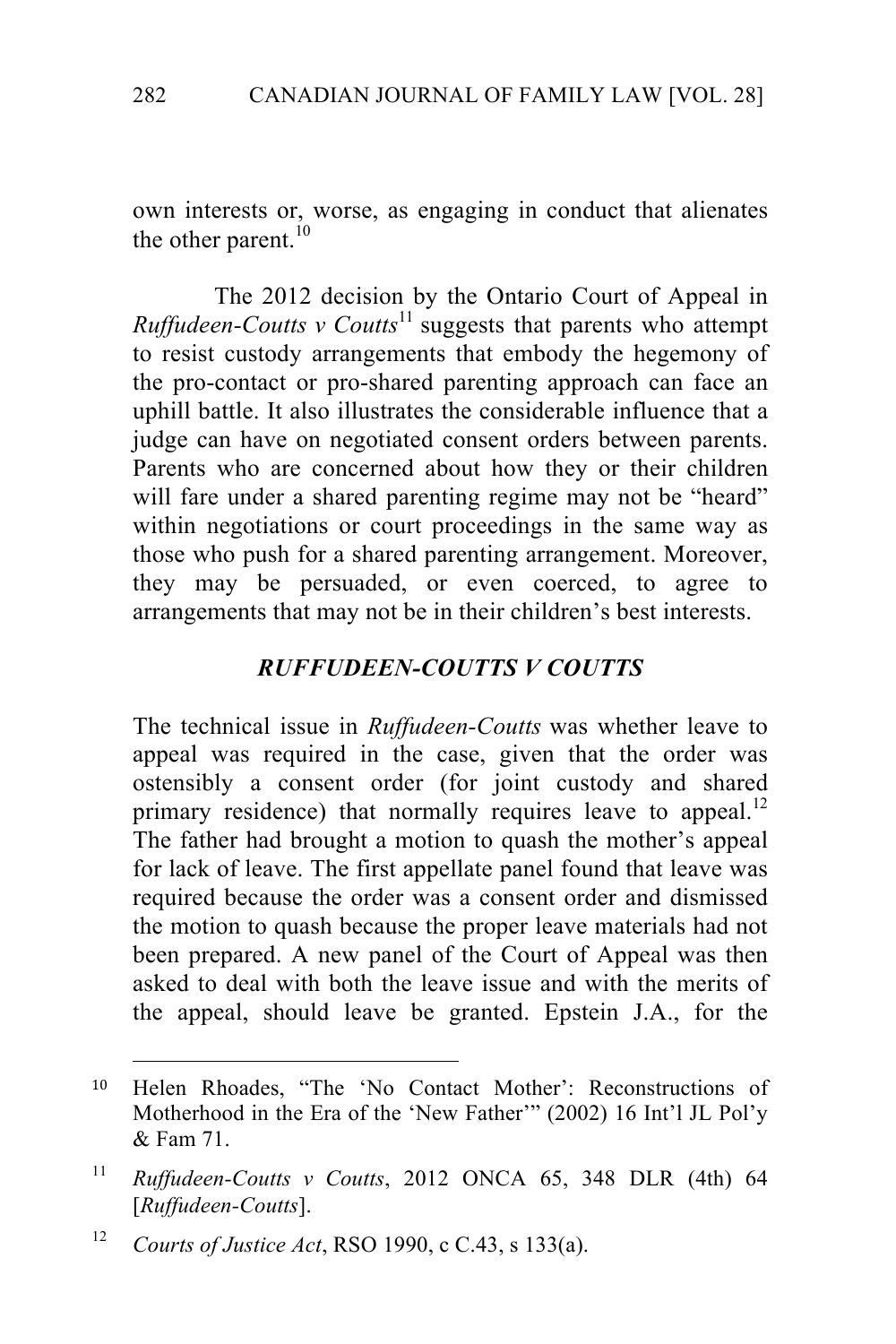majority, found that the mother's argument that she was under duress at the time she entered the agreement that formed the foundation of the order was not supported by any affidavit evidence.<sup>13</sup> Furthermore, the majority confirmed that the order was a consent order<sup>14</sup> despite the unusual circumstances, which are explained below. As such, leave to appeal was required before the merits could be considered.

Epstein J.A. noted that jurisprudence reveals resistance to allowing a review of issues that the parties have represented to the court as having been resolved.<sup>15</sup> Where the issue relates to the validity of consent, leave should not be granted unless the evidence demonstrates that there is an arguable case that, at the time the agreement that formed the basis of the consent order was entered into, the moving party could not or did not consent due to factors such as fraud, duress, or undue influence. <sup>16</sup> It was, however, noted that matters involving children fall into a special category, given the court's obligation to give priority to the child's best interests.<sup>17</sup> Before articulating the test for cases involving children, Epstein J.A. made three observations speaking to the desirability of upholding consent orders and the high threshold for obtaining leave even in cases involving children:

- a. In cases involving children, the statutory requirements related to best interests of the child mean that the judge's determination should attract deference.
- b. Finality itself has been recognized as being in the best interests of the child.

- <sup>15</sup> *Ibid* at para 59.
- <sup>16</sup> *Ibid* at para 64.
- <sup>17</sup> *Ibid* at paras 65-66.

<sup>&</sup>lt;sup>13</sup> *Ruffudeen-Coutts, supra* note 11 at para 48.

<sup>14</sup> *Ibid* at paras 49-56.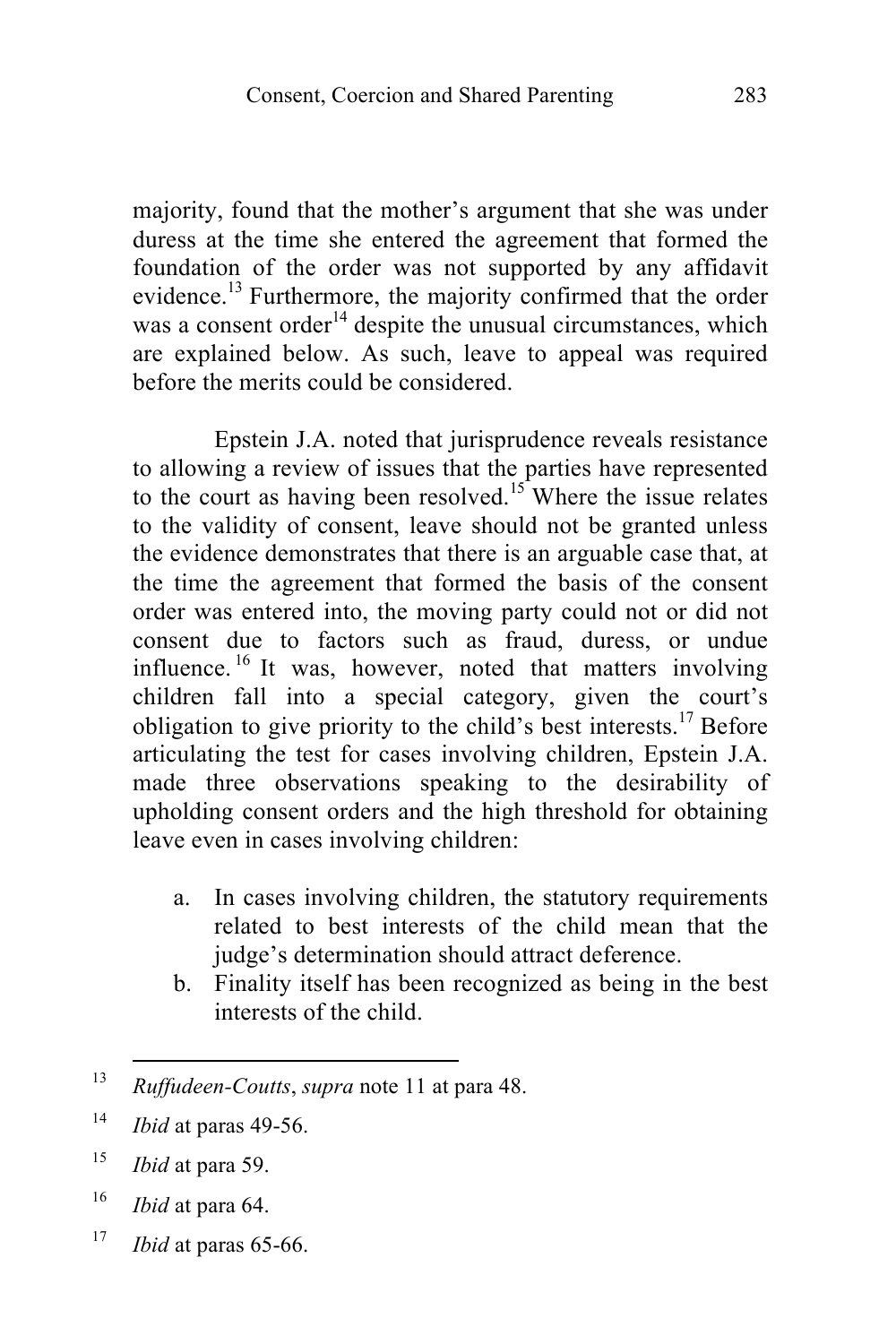c. Family law practice and procedure encourages parties to come to an agreement on as many issues as possible, and therefore, consent orders are regularly granted. Allowing them to be easily appealed would provide another route to prolonged litigation.<sup>18</sup>

As a result, Epstein J.A. found that "leave to appeal consent orders in family law cases involving children should not be granted unless . . . the record demonstrates an arguable case that the order, at the time it was made, was not in the child(ren)'s best interests."<sup>19</sup> Epstein J.A. could find nothing in the record in the case at hand to support the conclusion that the judge did not honour his statutory obligations to make a determination in the child's best interests. In fact, she said, "the order in this case was for shared custody, which on its face, is consistent with the maximum contact principle articulated in s. 16(10) of the *Divorce Act*." <sup>20</sup> Like too many judges, Epstein J.A. overlooked the precise wording of section 16(10), which is that "the court shall give effect to the principle that a child of the marriage should have as much contact with each spouse *as is consistent with the best interests of the child.*<sup>22</sup> It is entirely possible that shared custody was not consistent with this child's best interests, a point to which I return below.

Epstein J.A. went on to look at the law on consent in contracts and to find that there was no evidence to support the duress argument presented by Ms. Ruffudeen-Coutts. Ms. Ruffudeen-Coutts had been represented by counsel and there was no evidence that counsel gave ineffective advice or assistance, nor evidence from counsel about how, if at all, his

<sup>&</sup>lt;sup>18</sup> *Ibid* at paras 69-71.

<sup>19</sup> *Ibid* at para 73.

<sup>20</sup> *Ibid* at para 74.

<sup>&</sup>lt;sup>21</sup> *Divorce Act*, RSC 1985, c 3 (2d Supp), s 16(10) [emphasis added].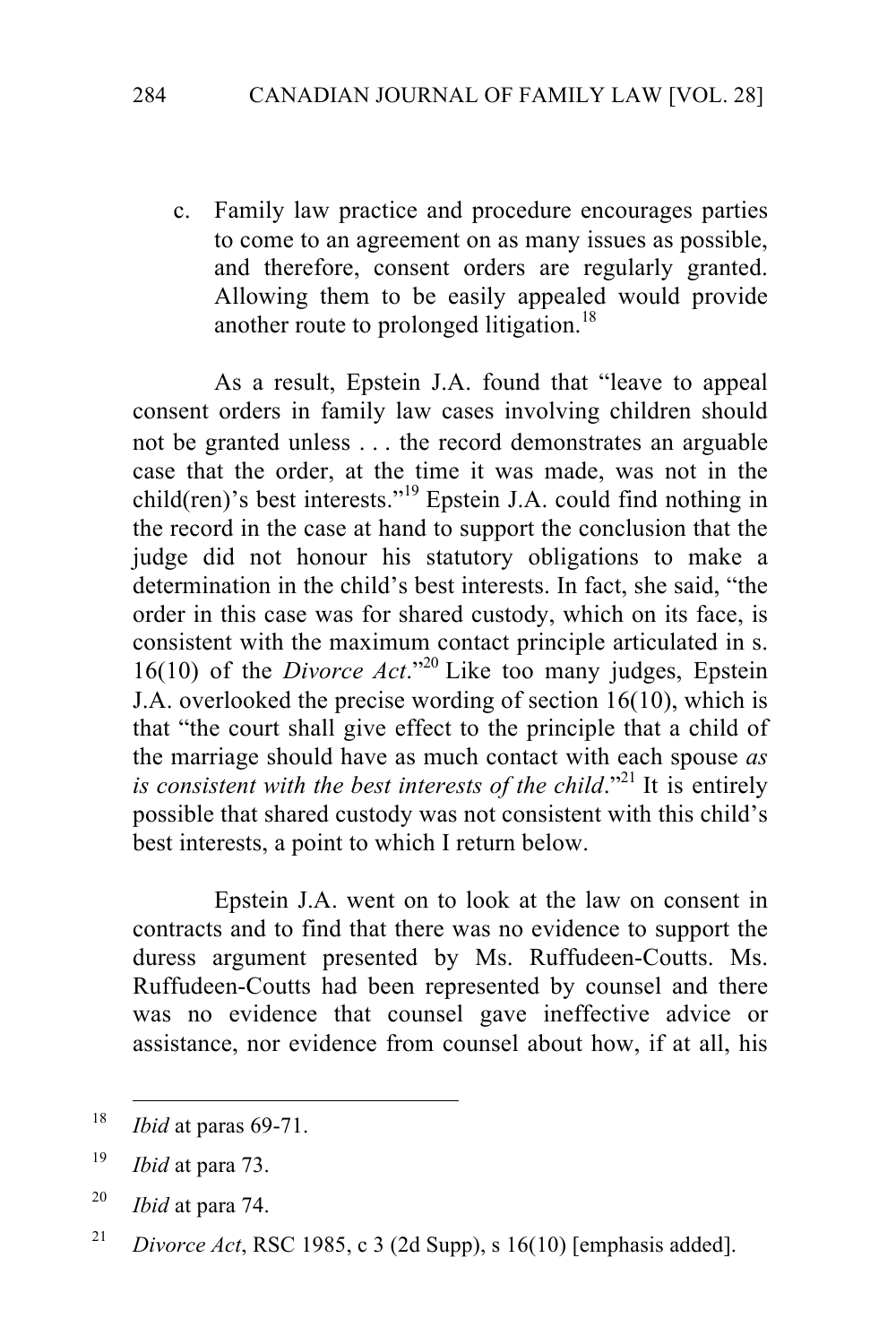client was affected by the conduct of the motion judge.<sup>22</sup> A strong dissent by Feldman J.A. disagreed on the approach to the consent order and the merits.

#### **THE FACTS**

The facts in *Ruffudeen-Coutts*, as presented by Epstein J.A., reveal a short marriage of four years (2006-2010), with one young child, a two-year-old son, and a history of conflict, at least post-separation. The mother applied for divorce along with, *inter alia*, sole custody and only supervised access by the father. The father brought a counter-motion in which he sought shared custody. Seven days after her application for divorce, the mother brought a motion on an urgent basis for a temporary order for sole custody and supervised access by the father, exclusive possession of the home and a restraining order against the father. After negotiations, a temporary agreement was reached whereby the son would reside with the mother and the father would have supervised access. A restraining order was also agreed to. These terms were reflected in a consent order dated the same day, December 22, 2010.

The dissenting justice, Feldman J.A., added more factual texture. The supervised access that had been agreed to was to be by either the father's brother or the mother's brother. The consent order restrained direct communication between the parties, and police assistance was ordered to enforce the order and return the child to the mother after access visits. $23$  The mother's affidavit alleged she was the *sole* caregiver to her son, having taken off 14 months from her job following his birth. The mother also alleged that "the father showed little interest in caring for the child, was abusive to her including yelling, swearing and throwing things at her, and that she feared for her

<sup>!!!!!!!!!!!!!!!!!!!!!!!!!!!!!!!!!!!!!!!!!!!!!!!!!!!!!!!</sup> <sup>22</sup> *Ruffudeen-Coutts*, *supra* note 11 at para 76.

<sup>23</sup> *Ibid* at para 7.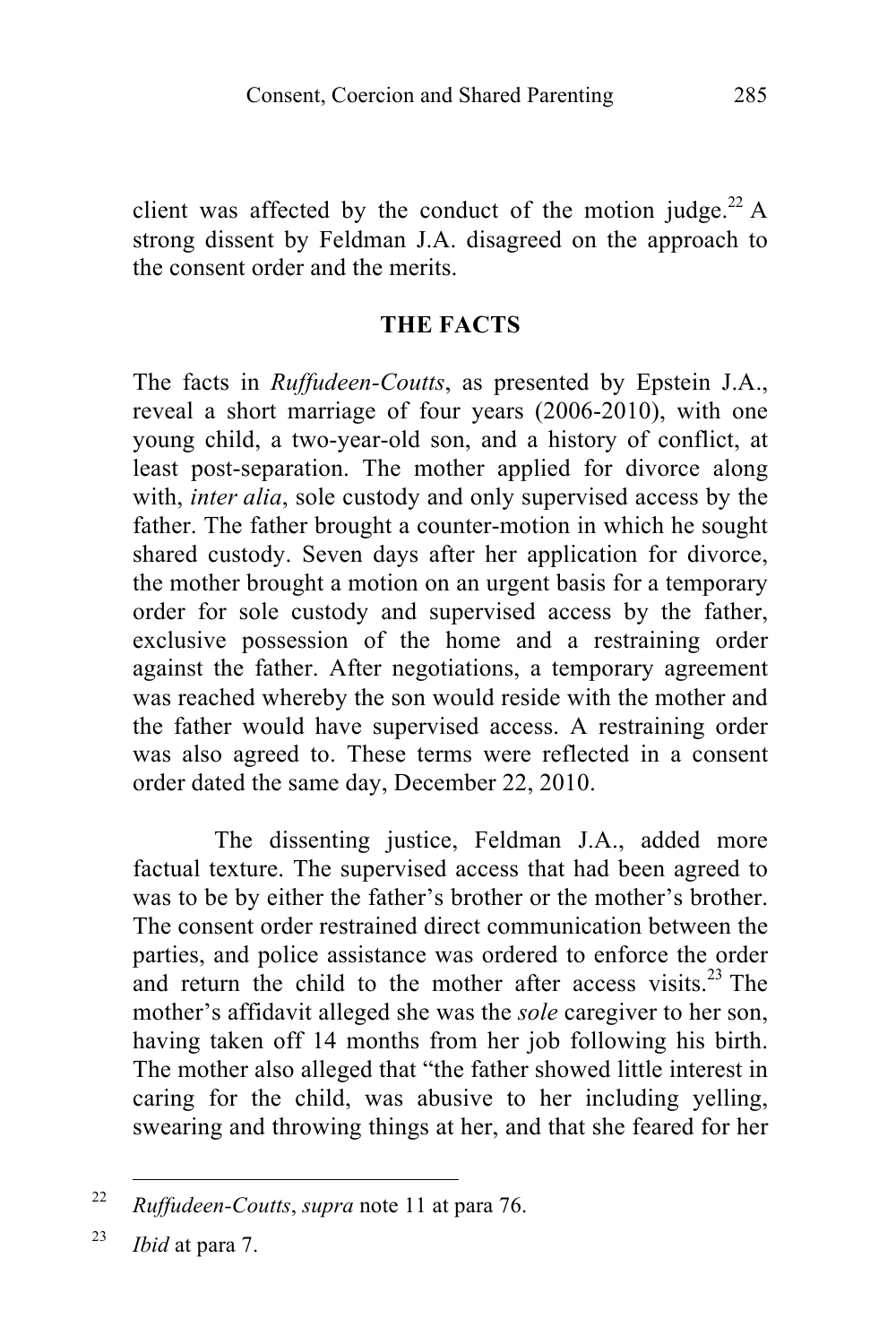safety and that of the child." <sup>24</sup> The father denied these allegations and claimed that the mother was keeping the child from him. Clearly there was at least high conflict, and at worst possible abuse, at issue in this case. The child had never spent a night with the father alone.<sup>25</sup>

#### **THE MOTION JUDGE**

In March 2011, the father brought a motion on an urgent basis for a change in access and return of his passport. The mother brought a cross-motion for contempt, alleging that the father was not cooperating with efforts to sell the home. Once again, they negotiated a settlement, dealing with all issues other than the father's access, certain child care expenses and an expert assessment requested by the father. These outstanding issues came before Hambly J., the motion judge, on May 31, 2011. At this hearing, both parents were represented by counsel.

According to Epstein J.A., the mother's counsel at some point asked for time to seek instructions from his client with regard to a possible resolution, and after a short break, the parties advised that they had reached an agreement. One key term was that custody and support of the child would be shared and there would be no spousal support. Minutes of Settlement were signed and the motion judge indicated that he would grant an order accordingly. However, on his own initiative, the motion judge wrote reasons "in which he purported to explain his willingness to endorse the consent."<sup>26</sup> As well, he suggested that three terms be added, for example, providing for prohibitions against the parties criticizing each other or allowing others to criticize them in front of their son. The final order dealt with all unresolved matters and added these three

<sup>&</sup>lt;sup>24</sup> *Ibid* at para 8.

<sup>25</sup> *Ibid* at para 31.

<sup>26</sup> *Ibid* at para 43.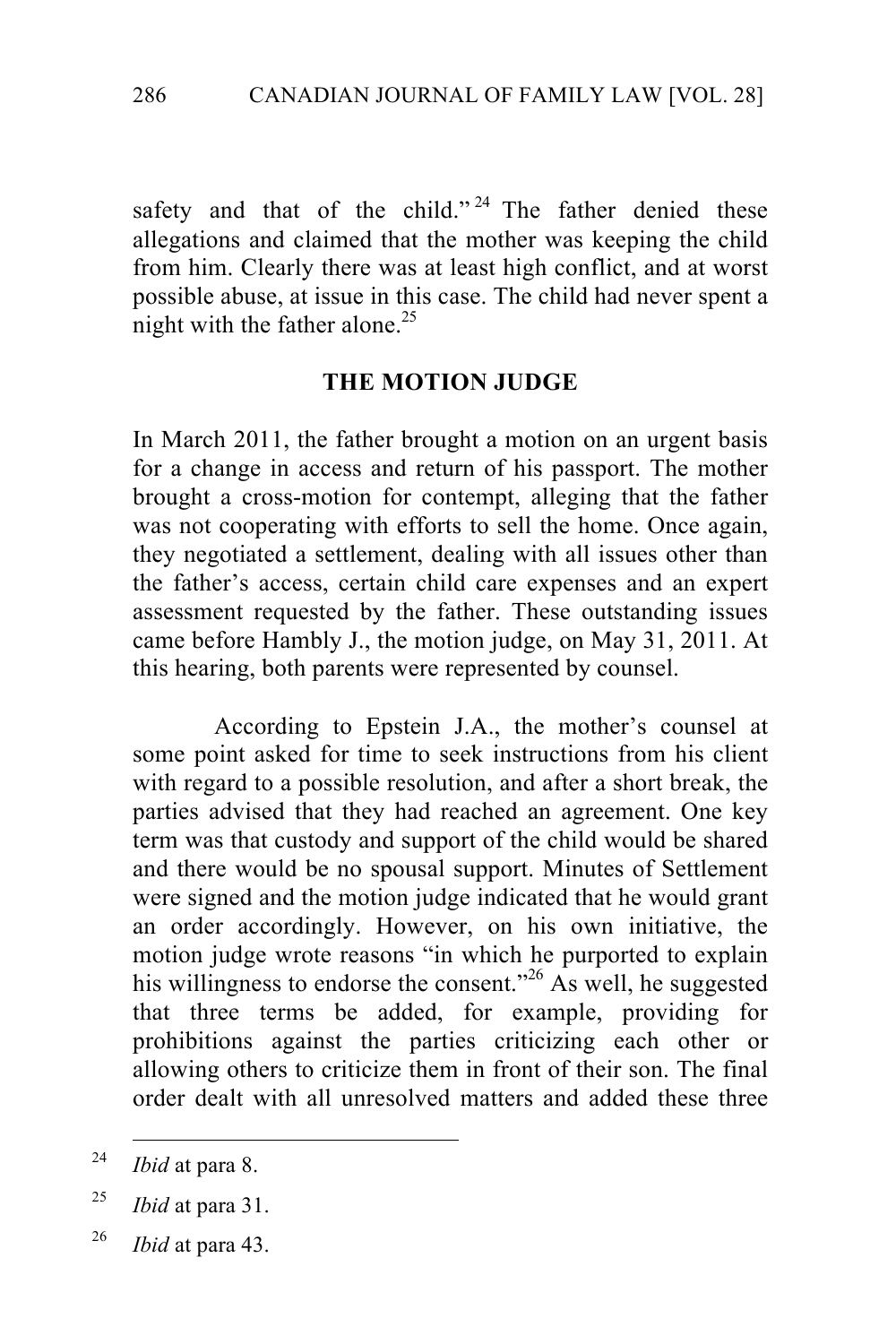terms characterized by Epstein J.A. as "peripheral to the issues of importance to the parties."<sup>27</sup>

Referring in some detail to the transcript of the May 2011 hearing, Feldman J.A. noted that it disclosed "that the motion judge made it clear from the beginning that having read the record, he was upset with the way the mother had carried on the litigation including her allegations against the father and her emergency motion."<sup>28</sup> The motion judge observed that the mother's conduct in "exaggerating and making extreme unsubstantiated allegations . . . constituted evidence of attempting to alienate the father from his child."<sup>29</sup> Even though neither party was asking at that time that the primary residence of the child be moved from the mother on an interim basis, the judge "suggested to the parties at the lunch break that they each determine what conditions they would seek if the primary residence of the child were changed to be with the father."<sup>30</sup> Over an extended lunch period, the parties and their counsel negotiated. The mother's counsel requested more time, saying they had made some progress. The judge responded by clarifying that he was the one to make the order, so any resolution was to be only with his approval. When the parties came back, they again needed more time, which was resisted by the motion judge. He gave them only a "little time" and cautioned that he would not approve a police assistance order, "which he felt was inappropriate in a child custody context." Feldman J.A. stated that the motion judge "made it clear that he believed parents should get along for the sake of the child."31

- <sup>29</sup> *Ibid* at para 17.
- <sup>30</sup> *Ibid* at para 10.
- <sup>31</sup> *Ibid* at para 14.

<sup>!!!!!!!!!!!!!!!!!!!!!!!!!!!!!!!!!!!!!!!!!!!!!!!!!!!!!!!</sup> <sup>27</sup> *Ibid*.

<sup>28</sup> *Ibid* at para 10.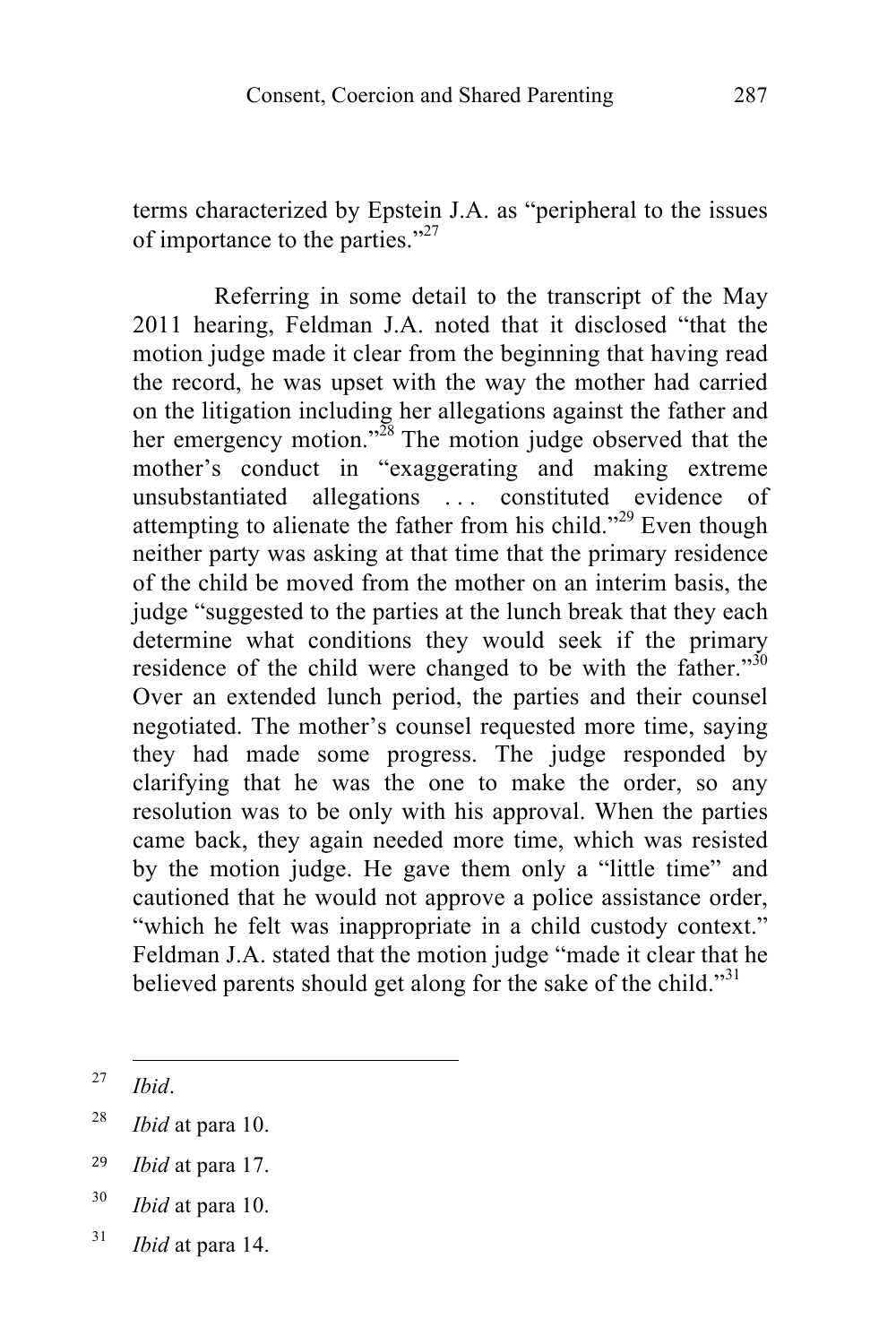Feldman J.A. added more detail about the order of the motion judge. It was for shared custody, with primary residence being one week with the mother, then one week with the father, plus 12 hours access on the non-residential week. Counsel disagreed on whether that was a "final" or a "trial" order, with the mother's counsel thinking he had agreed to an order that would be tried out. "The judge said he thought the word written was 'final' and he made it final."<sup>32</sup> He concluded by commending the parties for working it out "after listening to me."<sup>33</sup> His reasons for judgment, released six days later, indicated that he felt that the mother and her counsel had overreached in bringing the original emergency motion and that there was no evidence to support a supervised access order. The husband had earlier consented to this order, approved by another motion judge.

In addition, the motion judge struck an affidavit made by the mother's brother, in which he expressed negative views about the father's interactions with the child, from the record. Finally, in paragraph 10 of the reasons of the motion judge, he stated: "I told counsel . . . that the primary residence of the child should be with the father and the issue was whether the wife's involvement with the child should be supervised in a manner that would ensure that she did not attempt to alienate the child from the father. I also emphasized that the child was entitled to the involvement and support of both parents in his life as he grew up. After receiving my view, counsel asked for time to seek instructions from their clients, which I readily gave them."34

This more detailed account of what went on prior to agreement being reached by the parents, presented by Feldman

- <sup>33</sup> *Ibid*.
- <sup>34</sup> *Ibid* at para 19.

<sup>&</sup>lt;sup>32</sup> *Ibid* at para 15.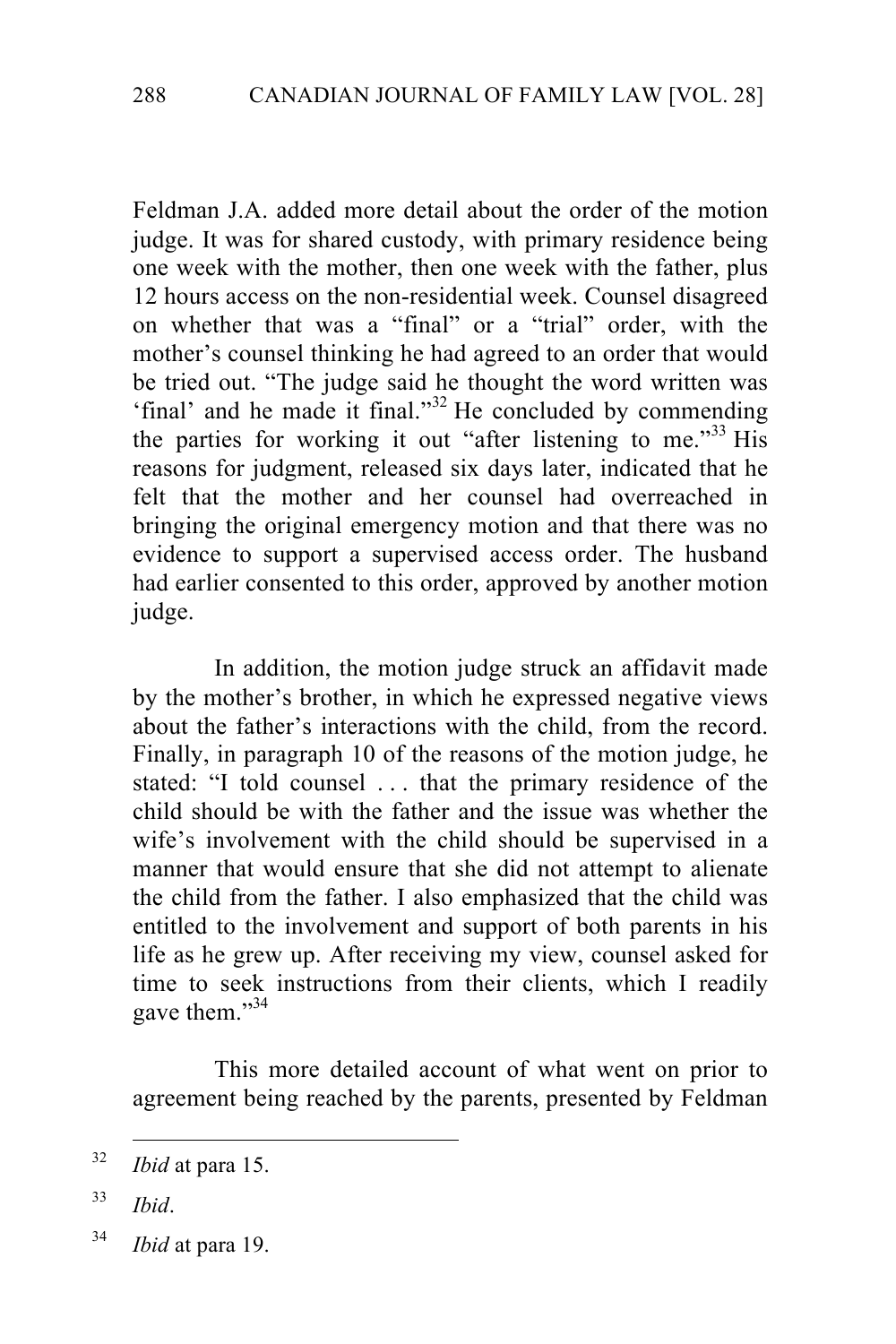J.A., makes more sense of the mother's key argument: that her consent was given under duress due to the comments made by the motion judge and, as such, did not amount to consent in law. As we have seen, the majority of the Court of Appeal did not accept this argument.

#### **THE DISSENT**

Feldman J.A., in dissent, did not deal with the duress issue directly. Instead, she found that part of the order was made on consent, while part was not. As such, she found that leave to appeal was not required. If, however, she were wrong and the order was indeed a consent order requiring leave to appeal, then she "would grant leave on the basis that the motion judge made an error of law by failing to fully consider the best interests of the child, which is always required, including when the order is on consent." <sup>35</sup> Feldman J.A. noted that the Court of Appeal decision in *Kaplanis v Kaplanis*<sup>36</sup> also involved facts where the parties had trouble communicating. In *Kaplanis*, Weiler J.A. found that where parties have trouble communicating, there must be some evidence that they will be able to effectively communicate before joint custody can be ordered.37 Feldman J.A. found that the record in *Ruffudeen-Coutts* revealed a motion judge who was so focused on his perception that the mother was trying to alienate the child that he did not properly consider the best interests of the child, as required by the relevant statutes. She stated that "the court's obligation to ensure that the agreement reached was in the best interests of the child required at least testing the evidence and possibly expert involvement before making a final order."<sup>38</sup>

<sup>&</sup>lt;sup>35</sup> *Ibid* at para 23.

<sup>36</sup> *Kaplanis v Kaplanis* (2005), 249 DLR (4th) 620, 194 OAC 106 (Ont CA).

<sup>37</sup> *Ruffudeen-Coutts*, *supra* note 11 at para 29.

<sup>38</sup> *Ibid* at para 34.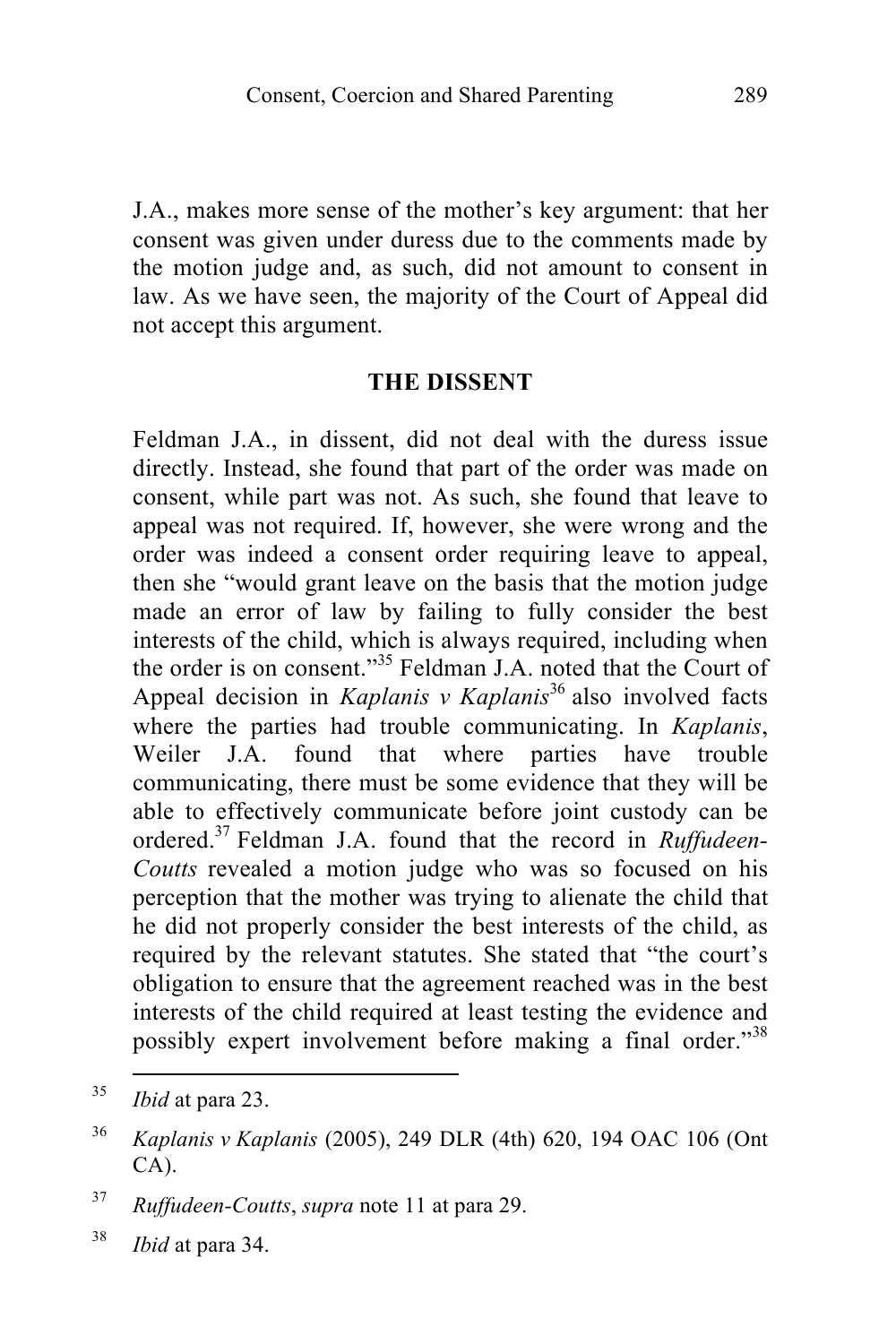She would have set aside the final order and ordered a new hearing regarding interim custody arrangements.<sup>39</sup>

#### **CONCLUSION**

In the end, all justices offered a way for the mother to change the ostensibly consensual order for shared time, especially given the incomplete evidence in the case. Epstein J.A. signaled that she found some comments from the motion judge "troubling",<sup>40</sup> and noted that the mother was "not left without an opportunity to address her concerns upon a proper record and in the appropriate forum."<sup>41</sup> The mother could bring a motion to set aside the order on the ground of facts arising or discovered after the order was made. Epstein J.A. also stated that such a motion, if brought, should be heard by a judge other than the motion judge.

The mother eventually found a remedy via this route. She successfully applied for an order to set aside the four paragraphs of the May 31, 2011 order that had required shared custody on alternating weeks. Madam Justice Leitch found that "it is very clear on the evidence that the comments of the motions judge coerced the settlement" and that he recognized that his expression of his views had a significant impact on the parties.<sup>42</sup> Although Leitch J. felt that the motions judge had "offered his candid reflections to help the parties", in the circumstances of the case, "the motions judge did not present as a neutral referee who only expressed preliminary impressions, views or concerns and the resulting pressure

<sup>&</sup>lt;sup>39</sup> *Ibid* at para 35.

<sup>40</sup> *Ibid* at para 76.

<sup>41</sup> *Ibid* at para 78.

<sup>42</sup> *Ruffudeen-Coutts v Coutts*, 2012 ONSC 6438 at para 100 [*Ruffudeen-Coutts* 2012].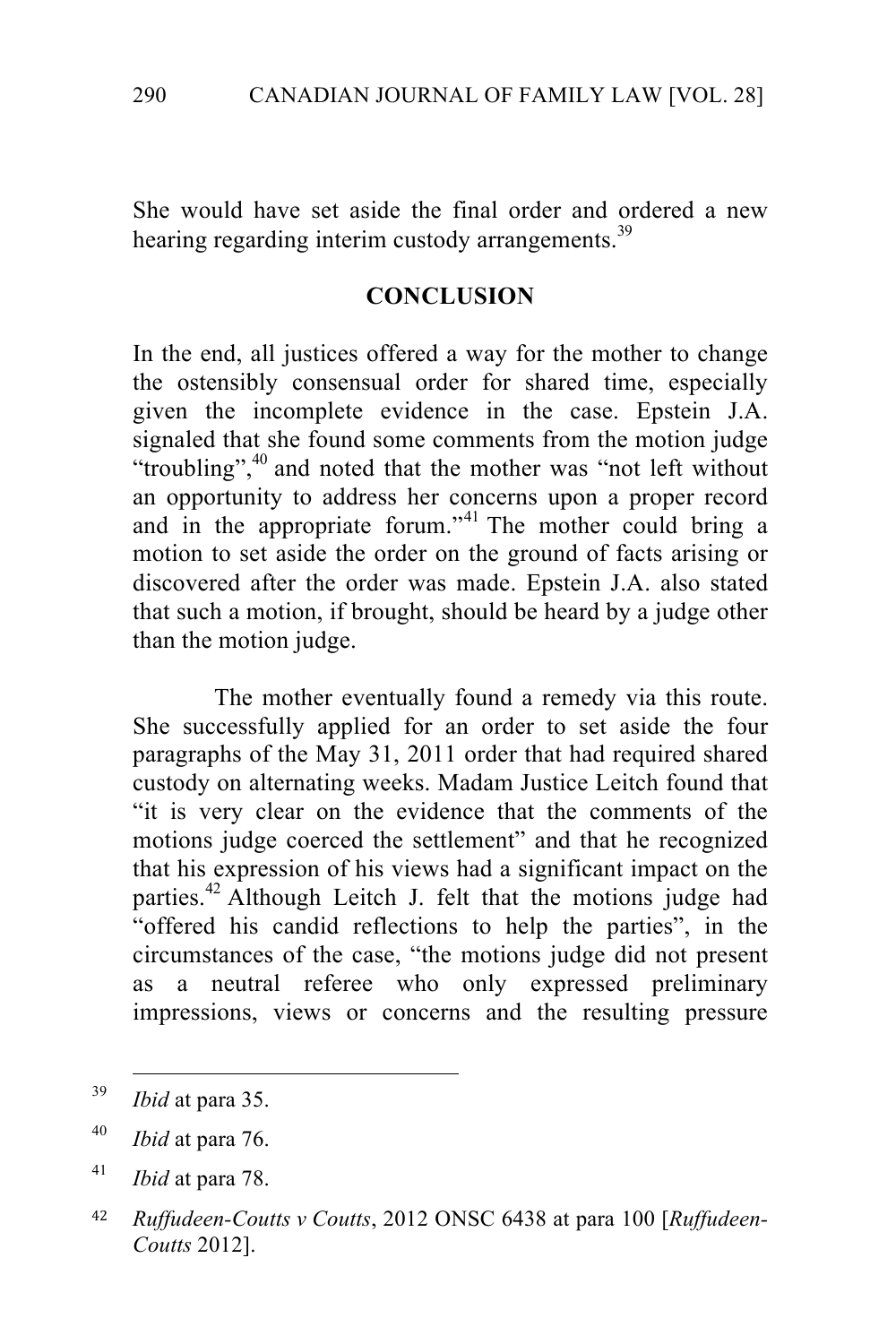placed on the Applicant was illegitimate and coerced her will." $43$  In place of the paragraphs that were set aside, Leitch J. made a temporary order reflecting what the parties had outlined in the original consent endorsement request placed before the motions judge on May 31, 2011: primary residence with the mother. She also ordered that a case conference be scheduled on an urgent basis.<sup>44</sup>

*Ruffudeen-Coutts* raises an issue about the extent to which judges should convey to high conflict parties before them quite directive messages about the desired outcome of the dispute. The motion judge in effect did this by suggesting that an order changing primary residence to the father was likely and by implying that "parents should get along for the sake of the child."<sup>45</sup> At best, the motion judge was attempting to get the parties to negotiate a settlement, as they had done previously; at worst, he was trying to punish the mother by removing primary residence from her. In the mother's mind, this pressure from the motion judge would likely have prompted her to consider the "compromise" of shared parenting as the only way for her to retain some custodial rights and protect her child's interests. The evidence before Leitch J. by the applicant and her lawyer was precisely to that effect.<sup>46</sup>

It is impossible to know whether the motion judge was attempting to prompt a resolution that reflected shared parenting, but that was the outcome. Whether that outcome reflected the child's best interests is open to question. For one thing, "[t]here is no empirical evidence showing a clear linear relationship between shared time and improving children's

!!!!!!!!!!!!!!!!!!!!!!!!!!!!!!!!!!!!!!!!!!!!!!!!!!!!!!!

<sup>43</sup> *Ibid* at para 101.

<sup>44</sup> *Ibid* at para 109.

<sup>45</sup> *Ruffudeen-Coutts*, *supra* note 11 at para 14.

<sup>46</sup> *Ruffudeen-Coutts*, *supra* note 42 at paras 43-63.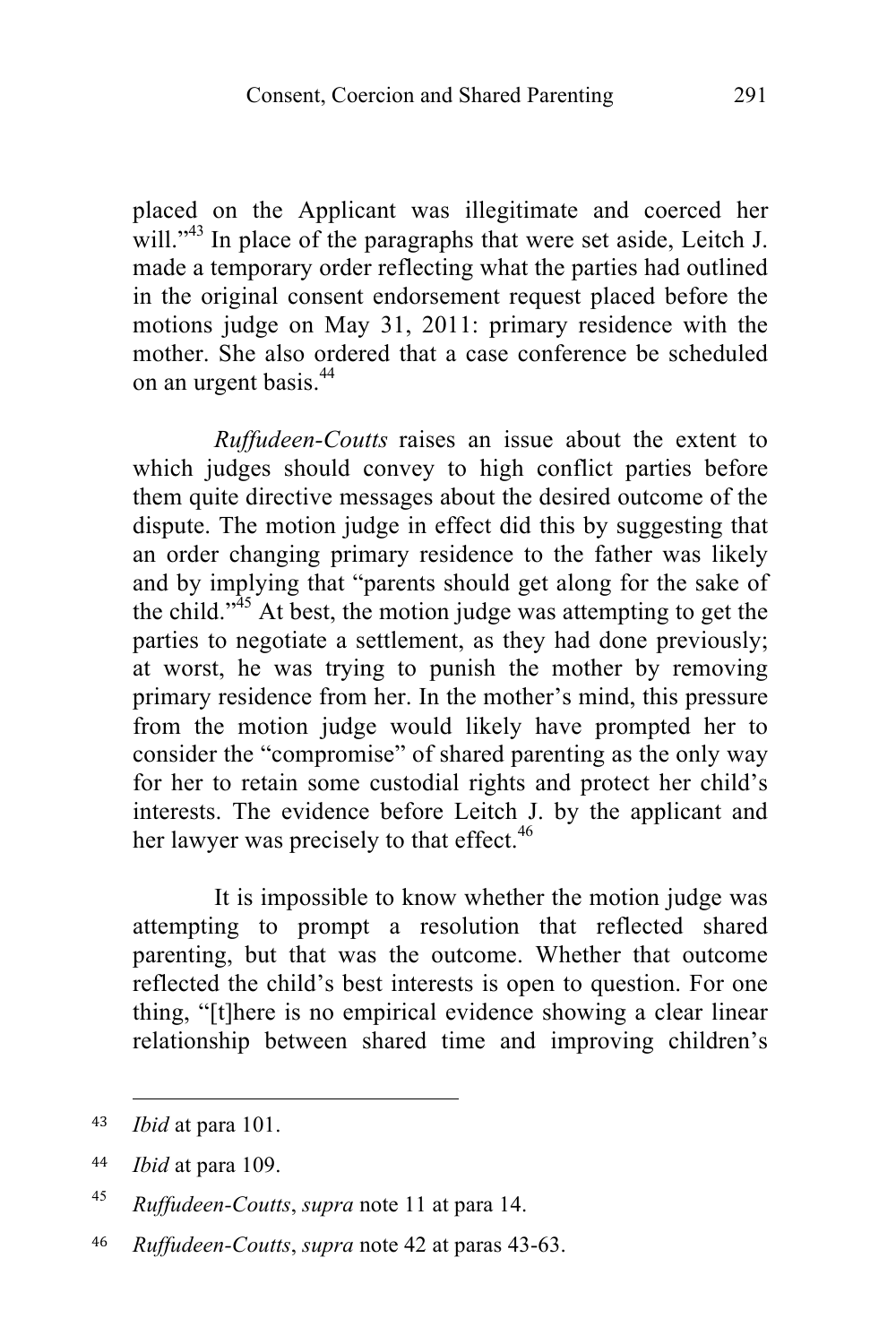outcomes."47 While studies show that "it is good for children to maintain continuing and regular contact with both parents when they cooperate and communicate and have low levels of conflict", $48$  it is equally clear that these features are not typical of the broader separating population and that they are not likely to be present in high conflict separating couples such as the one in *Ruffudeen-Coutts*. Moreover, there is "increasing evidence that shared time arrangements present particular risks for children when mothers express ongoing 'safety concerns', where there is high ongoing parental conflict and when children are very young—or some combination of these",<sup>49</sup> as there was in *Ruffudeen-Coutts*. It is worth repeating that the *Divorce Act's* "maximum contact" principle in section 16(10) applies only to the extent that contact is consistent with the best interests of the child.<sup>50</sup> As well, in Ontario, as Shaffer has emphasized, joint custody (and presumably shared time as well) should not be considered or granted by a court when one parent behaves in ways that are contrary to the child's best  $\frac{1}{\text{interects}}$ .<sup>51</sup>

The empirical studies reviewed by Fehlberg et al indicate that "the evidence so far does not suggest that changing the law to encourage shared time leads more families to enter shared time arrangements, let alone 'workable' arrangements (ie manageable for parents and appropriate for children's needs at different points in their childhood)."<sup>52</sup> Although Fehlberg et al were mainly concerned with efforts to

<sup>&</sup>lt;sup>47</sup> Fehlberg et al, *supra* note 7 at 321. See also Shaffer, "Joint Custody, Parental Conflict and Children's Adjustment", *supra* note 3.

<sup>48</sup> *Ibid* at 320.

<sup>49</sup> *Ibid* at 323.

<sup>50</sup> *Divorce Act*, *supra* note 21*.*

<sup>51</sup> Shaffer, "Joint Custody since *Kaplanis*", *supra* note 5 at 464.

<sup>52</sup> Fehlberg et al, *supra* note 7 at 319.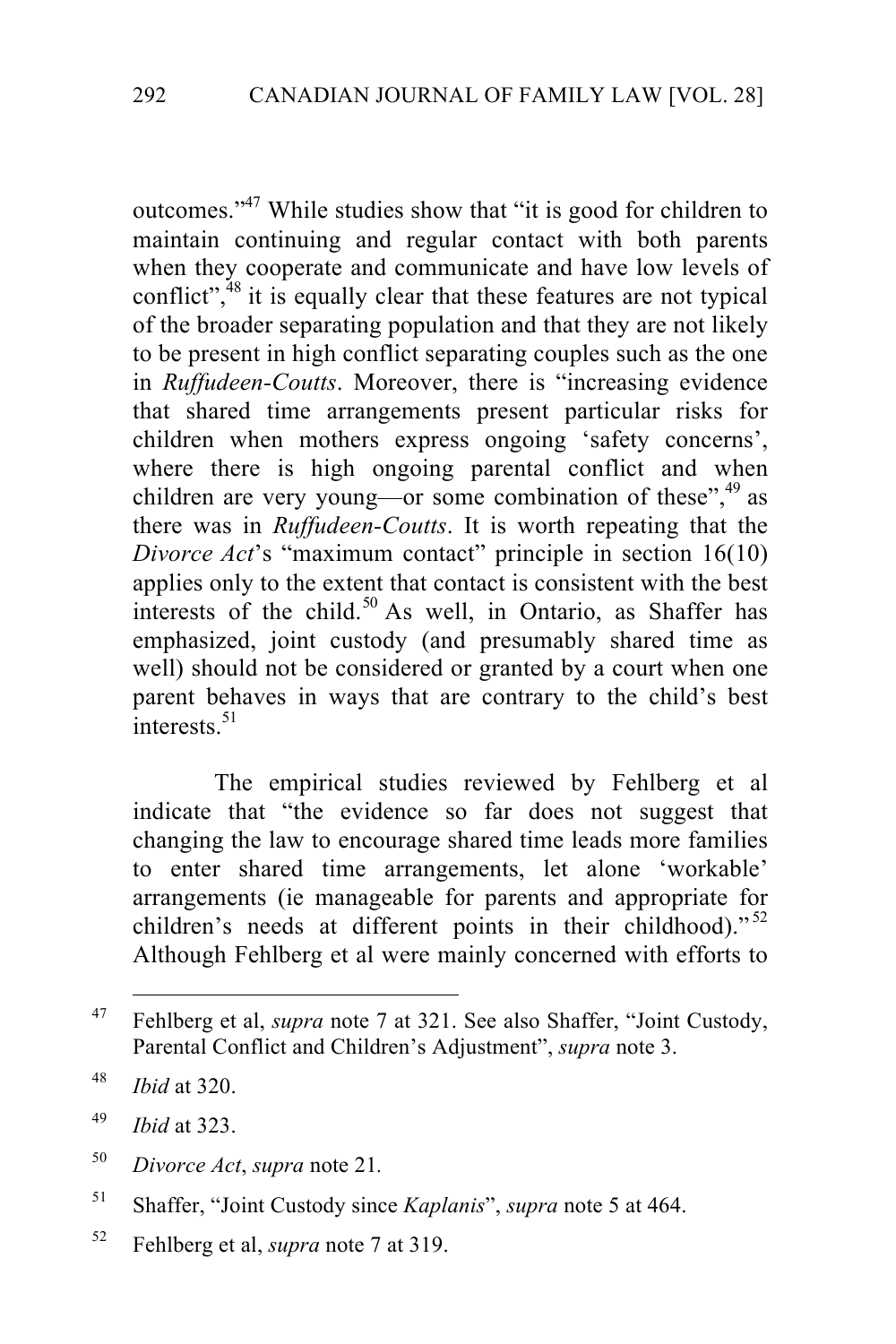legislate preferences for shared parenting, this cautionary note should be considered by judges as well, given the power that they can have over parties and their negotiated settlements. Even if the evidence were not clear in *Ruffudeen-Coutts* that duress had influenced the negotiation of the consent order, it seems fairly evident that influence was brought to bear on the negotiations and that the resulting order may not have placed the best interests of the child first.

The desirability of encouraging consent orders and finality of proceedings must surely be secondary to the need to ensure that children's needs and interests are protected. The reasons why some parents find it difficult to come to settlement are complex and researchers in England have concluded as follows:

> Acknowledging and dealing with the ethical and emotional conflicts between parents, rather than insisting that they are ignored for the sake of the children, might actually produce a system that will be more attentive to the long-term welfare of children $53$

These words of caution should be borne in mind in light of the recent report presented to the Supreme Court of Canada, urging that judges (as well as lawyers and law schools) should embrace a culture of mediation and settlement that would encourage litigants toward an early negotiated settlement.<sup>54</sup> While no-one would wish to see parents litigate issues that need not be adjudicated, it would also be

<sup>&</sup>lt;sup>53</sup> Carol Smart & Vanessa May, "Why Can't They Agree? The Underlying Complexity of Contact and Residence Disputes" (2004) 26:4 J Soc Welfare & Fam L 347 at 358.

<sup>54</sup> Kirk Makin, "Report to Supreme Court chief justice calls for family law overhaul", *The Globe and Mail*, March 27, 2013, online: <http://www.theglobeandmail.com>